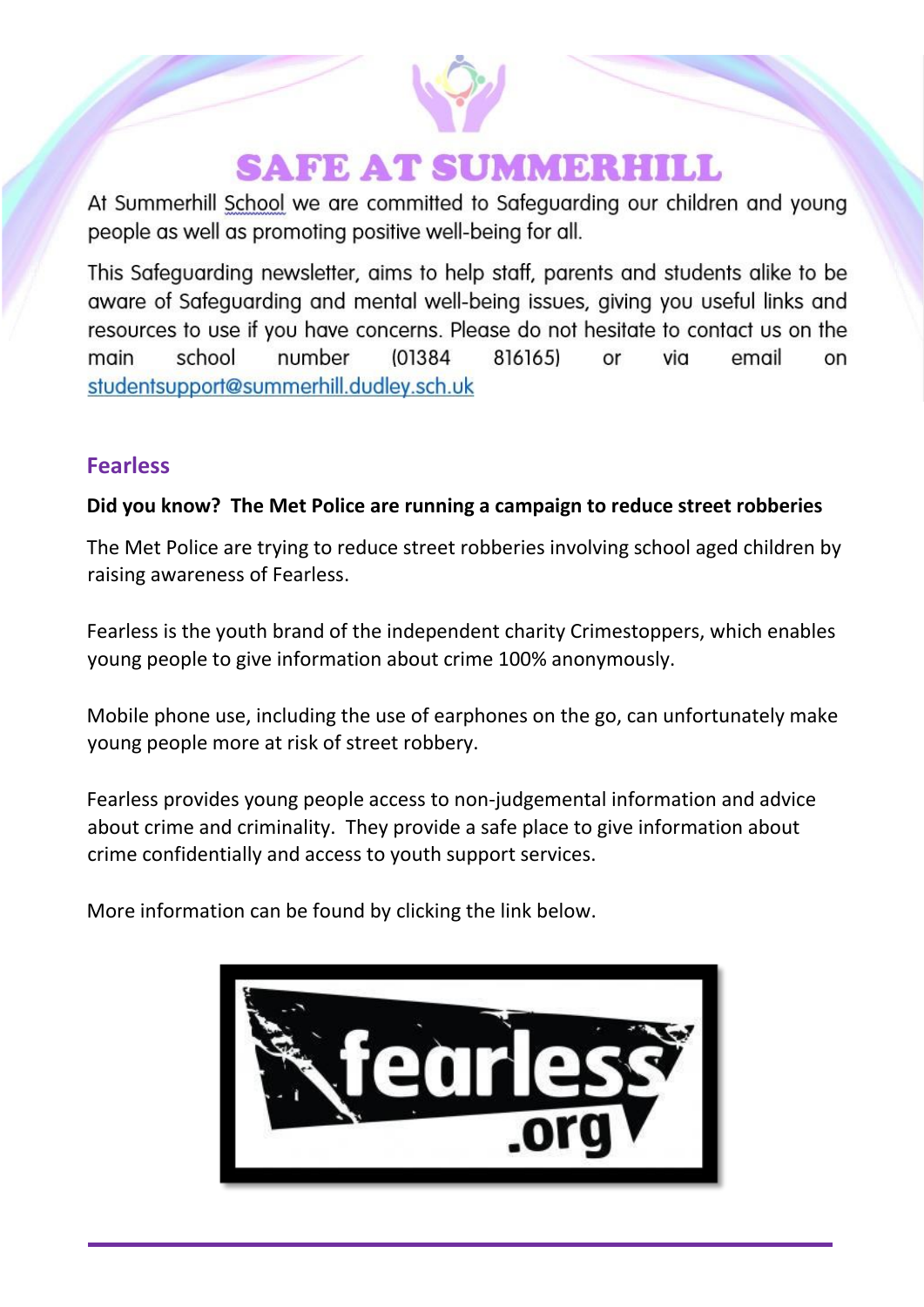### **Ask Marc**

#### **Did you know? There is a new service for male victims of domestic abuse**

Ask Marc is a new service for male victims of domestic abuse and sexual violence. Their website can be found here: [askmarc.org.uk](https://askmarc.org.uk/)

The service is offered by Black Country Women's Aid (BCWA), an independent charity which has supported survivors of abuse and exploitation in the West Midlands for 30 years.

BCWA helps over 9000 victims of abuse each year to escape from violence, cope with trauma and rebuild their lives. No-one should have to live in fear of violence and abuse. For more information visit their website: [blackcountrywomensaid.co.uk](https://blackcountrywomensaid.co.uk/)

## **Christmas and Mental Health**

Whether or not Christmas is part of your life, your mental health might be affected by it happening around you. It's a time of year that often puts extra pressure on us, and can affect our mental health in lots of different ways.

For example, if you:

- Feel alone or left out because everyone else seems happy when you're not
- Wish you didn't have to deal with Christmas or find it stressful because of other events in your life
- Feel frustrated by other people's views of a 'perfect' Christmas if these feel different to your experiences
- Want to celebrate with someone who is struggling

If Christmas is a hard time for you, it's important to remember that you are not alone. Click the image below to find some tips for coping from Mind.

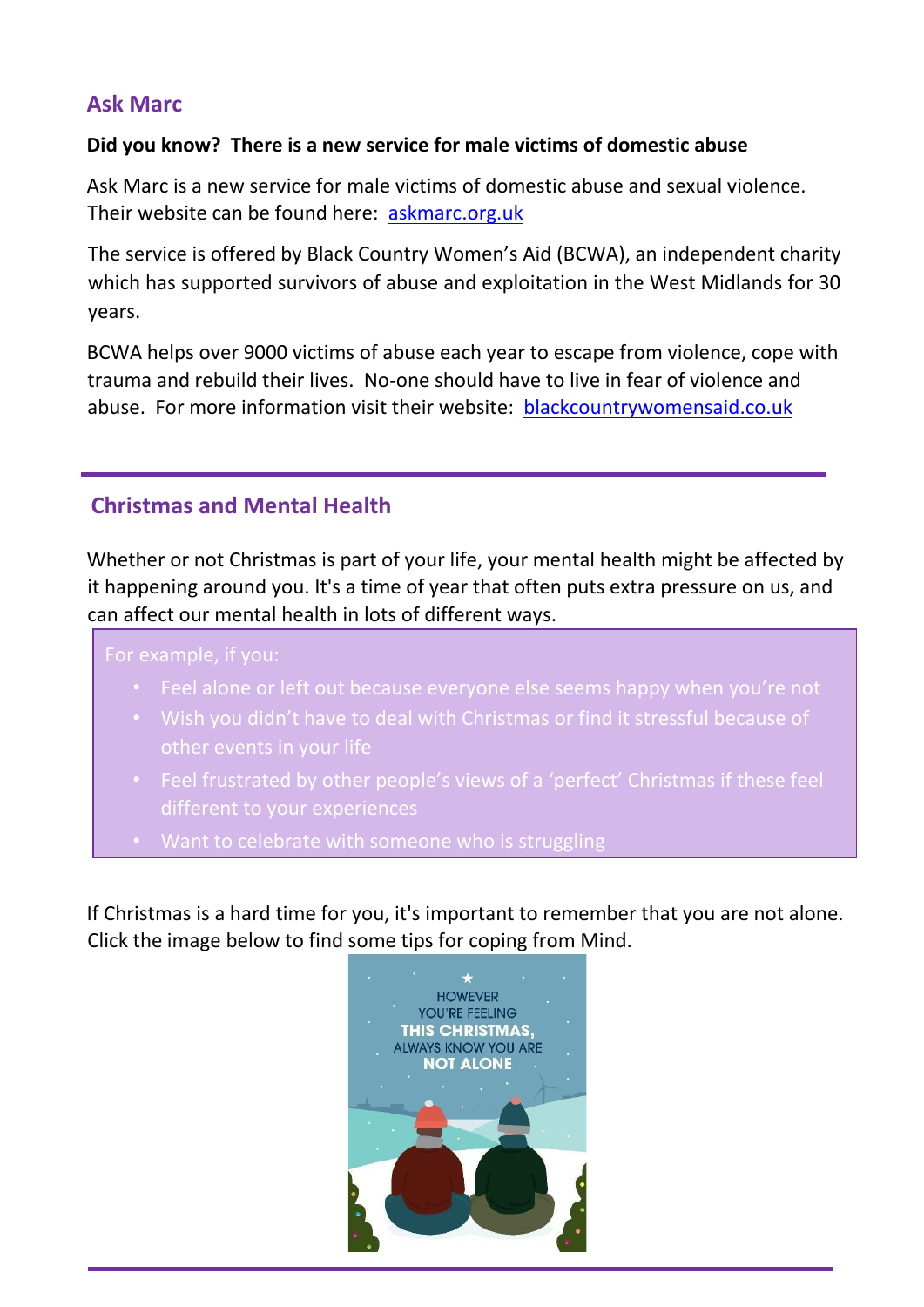### **What Parents Need to Know About Age-Inappropriate Content**

"Inappropriate" means different things to different people. What is acceptable for one age group, for example, may be unsuitable for a slightly younger audience. Online people can chance upon inappropriate content in carious way – from pop-up ads to TikTok videos. The increasingly young age at which children become active in the digital world heightens the risk of them innocently running into something that they find upsetting or frightening. Adults need to be able to help children be aware of what to do if they're exposed to age-inappropriate content.

Click the image below to find a guide with tips on a number of potential risks such as social media, gaming and adverts.